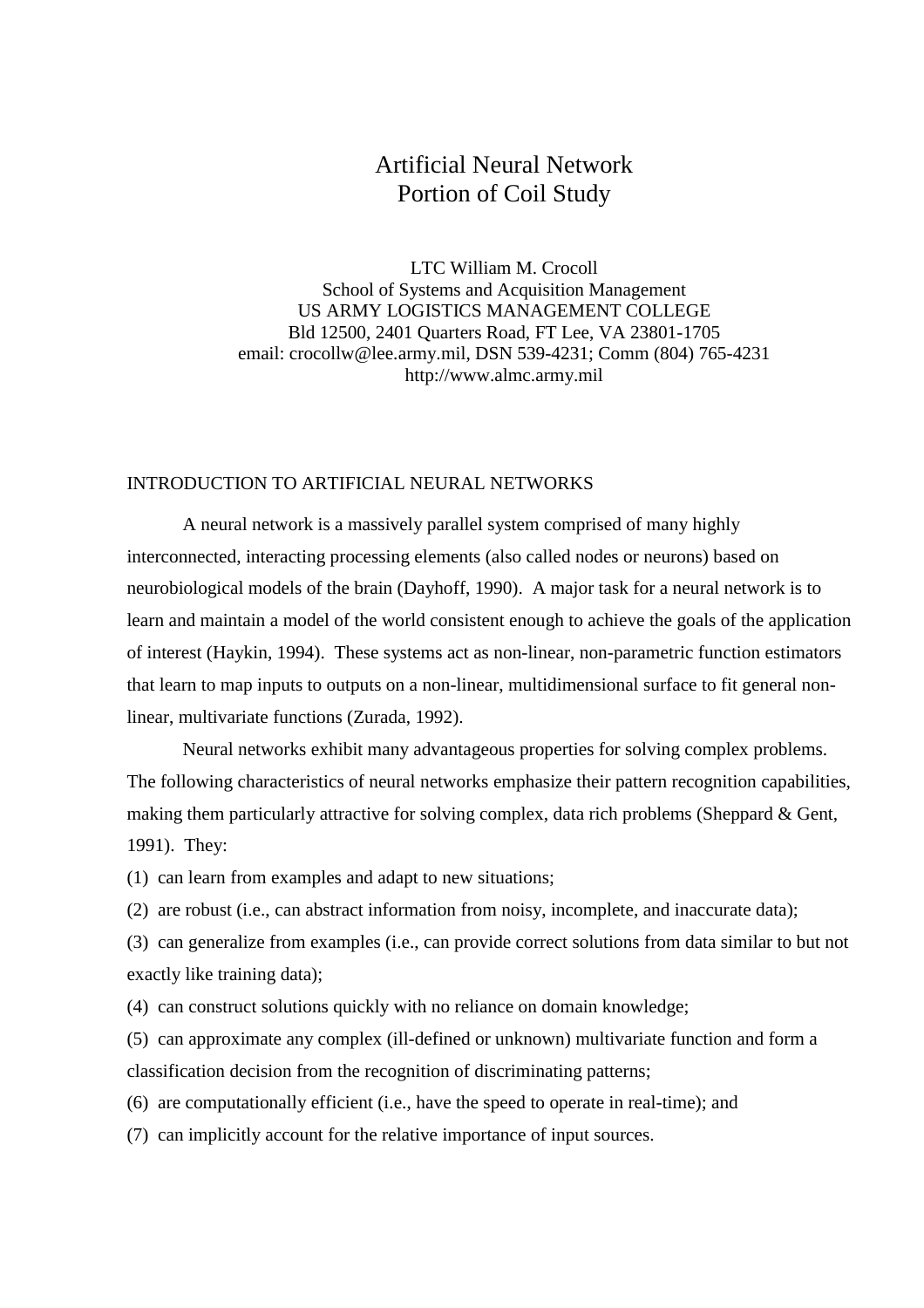Since neural networks are adaptable (i.e., learn from experience) there is no need for an *a priori* mathematical model for input-output transformation. They learn correct responses by observing real world examples. With sufficient examples, neural networks exhibit strong generalization capabilities. Generalization is defined as the capability of producing reasonable responses to inputs similar to, but not exactly like, the previous inputs encountered during training. This adaptability also facilitates relatively easy retraining to deal with minor changes in the environment being modeled (Haykin, 1994). Neural networks are not programmed but trained. Because of this characteristic, they are best applied to problems whose solution requires knowledge which is difficult to specify but for which there is an abundance of examples (Sheppard & Gent, 1991). This makes neural networks ideal for data rich, theory poor applications. They learn by adjusting the interconnection strengths between the artificial neurons using computationally efficient algorithms for discovering appropriate non-linear transformations between the problem space and the solution space (Sheppard & Gent, 1991). The objective of learning is to determine the optimal interconnection strengths (i.e., weights) that provide the best approximation of the desired continuous, multivariable function based on a set of training examples (Zurada, 1992). A properly trained network should then be able to respond correctly to input not previously seen. This would indicate that the neural network has generalized the knowledge of the domain and not merely 'memorized' the training data.

#### CASCADE CORRELATION NETWORK OVERVIEW

The Cascade Correlation network (CCN) (Fahlman and Lebiere, 1990) is an example of the network growing approach. The procedure begins with a minimal network consisting of the appropriate application specified input nodes and output node(s) but no initial hidden neurons. Hidden neurons are added to the network one by one resulting in a multilayered structure. Each new hidden neuron receives a connection from each of the input nodes and each pre-existing hidden neuron. Thus the structure is a deep net of cascaded hidden nodes as opposed to a network with a wide hidden layer. As each new hidden neuron is added, its input weights are trained first. Then all of the weight connections to the output nodes are trained while leaving the other weights unchanged. Weights are adjusted to reduce overall network error typically using either the LMS rule or the Quickprop learning algorithm. This process continues until performance is judged adequate.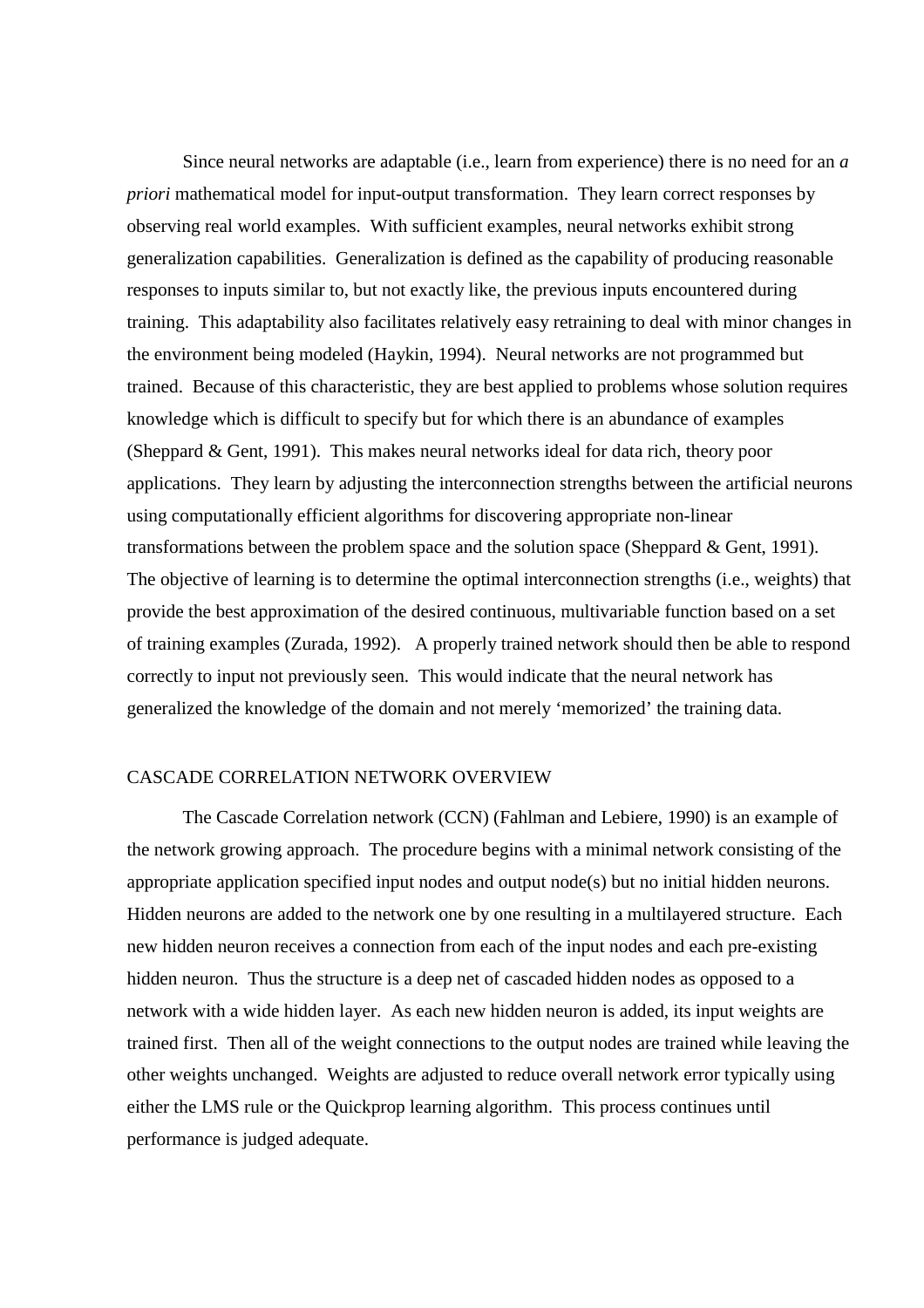# WHY ARTIFICIAL NEURAL NETWORKS ARE APPROPRIATE FOR FORECASTING CARAVAN INSURANCE POLICY PURCHASING.

The pattern recognition capabilities of artificial neural networks (e.g., ability to learn from examples, approximate complex non-linear multivariate functions, handle noisy, incomplete, and inaccurate data, and generalize) lend themselves nicely to the characteristics of this insurance policy purchasing problem. This appears to be a complex, data rich, theory poor type of problem with substantial historical data depicting the characteristics of each person as well as whether that person purchased a Caravan insurance policy or not. However, there is little theory to rely upon to develop a specific functional (read mathematical) form relating a person's characteristics (input variables) to whether or not they purchased a Caravan policy. It can be assumed that some complex non-linear, multivariate function maps the input variables to policy purchase or not, thus this becomes a pattern recognition task. The task is to recognize the pattern or relationship between the input variables and policy purchase. An artificial neural network will accomplish that pattern recognition by approximating the unknown and unknowable function mapping inputs to output and use that function approximation to make future predictions about a person's propensity to purchase a Caravan insurance policy.

### MODEL DEVELOPMENT

The initial task was to define the problem and objectives as well as select the variables to consider in the model. In this study, the problem was defined by the CoIL Challenge contest specifications. Likewise, CoIL provided the historical data. The data was used as provided and no further data transformations were conducted. The data was then divided into segments. The 5822 records in the ticdata2000 was divided into two sets. One set consisting of 4322 records (278 who purchased a Caravan policy and 4044 who did not) was used for model development. The other set consisted of 1500 records (70 who purchased a Caravan policy and 1430 who did not) and was used to test the neural network models. Various Cascade Correlation neural network models were investigated. All neural network models were developed and tested on a 400 Mhz Compaq Desk Pro with Windows NT. A commercial software package (NeuroShell Classifier from Ward Systems Group) was used to model and test the neural networks.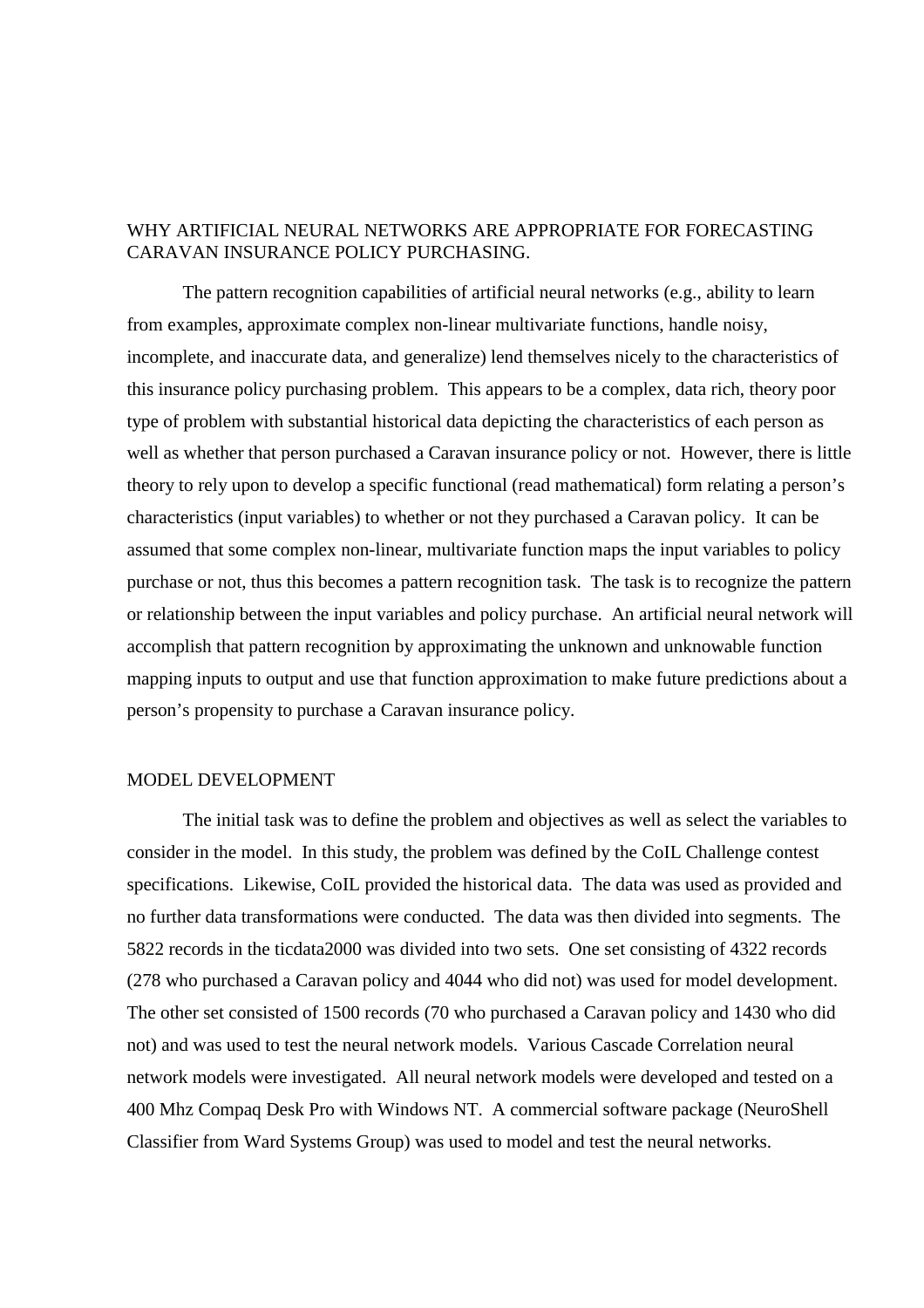NeuroShell Classifier implements an algorithm called TurboProp 2 which is a proprietary variant of the cascade correlation algorithm.

### MODEL PERFORMANCE RESULTS (AKA. MODEL VALIDATION)

A split sample validation technique was used to evaluate each neural network model's performance. As mentioned previously, the data was divided into a model development segment and test segment. Once each neural network was trained on the model development set, it was used to provide predictions on the test set. Since the correct answers to the test set were known, each neural network model's performance was evaluated. The best performing network utilized 12 input variables and produced an accuracy of 71.43% for those, in the test set, that actually purchased the Caravan insurance policy. A classification and regression tree technique was used for the variable reduction.

#### **CONCLUSION**

The major conclusion that can be drawn from this study is that, given the input variables provided, an artificial neural network is a feasible technique for forecasting a person's propensity to purchase a Caravan policy. This can be used for marketing decision making. In this limited investigative proof of concept study, the Cascade Correlation network, represented as a proprietary variant called TurboProp 2 in NeuroShell Classifier, produced satisfactory results.

#### FORECASTS (IMPLEMENTATION)

The actual implementation of a neural network for future forecasts is relatively straight forward. I simply presented the input variable values for the 4000 records in the prediction set (ticeval2000) to the best network model and the network produced the forecast as its output. The forecast was the probability that an insurance policy would be purchased. I then rank ordered the 4000 records in the prediction set and selected the top 800 as those most likely to purchase an insurance policy. The only drawback to the use of a neural network for this application is the lack of an explanation for the forecast. The forecasts are a function of the network weights which were developed during the training process. These weights, collectively, represent the